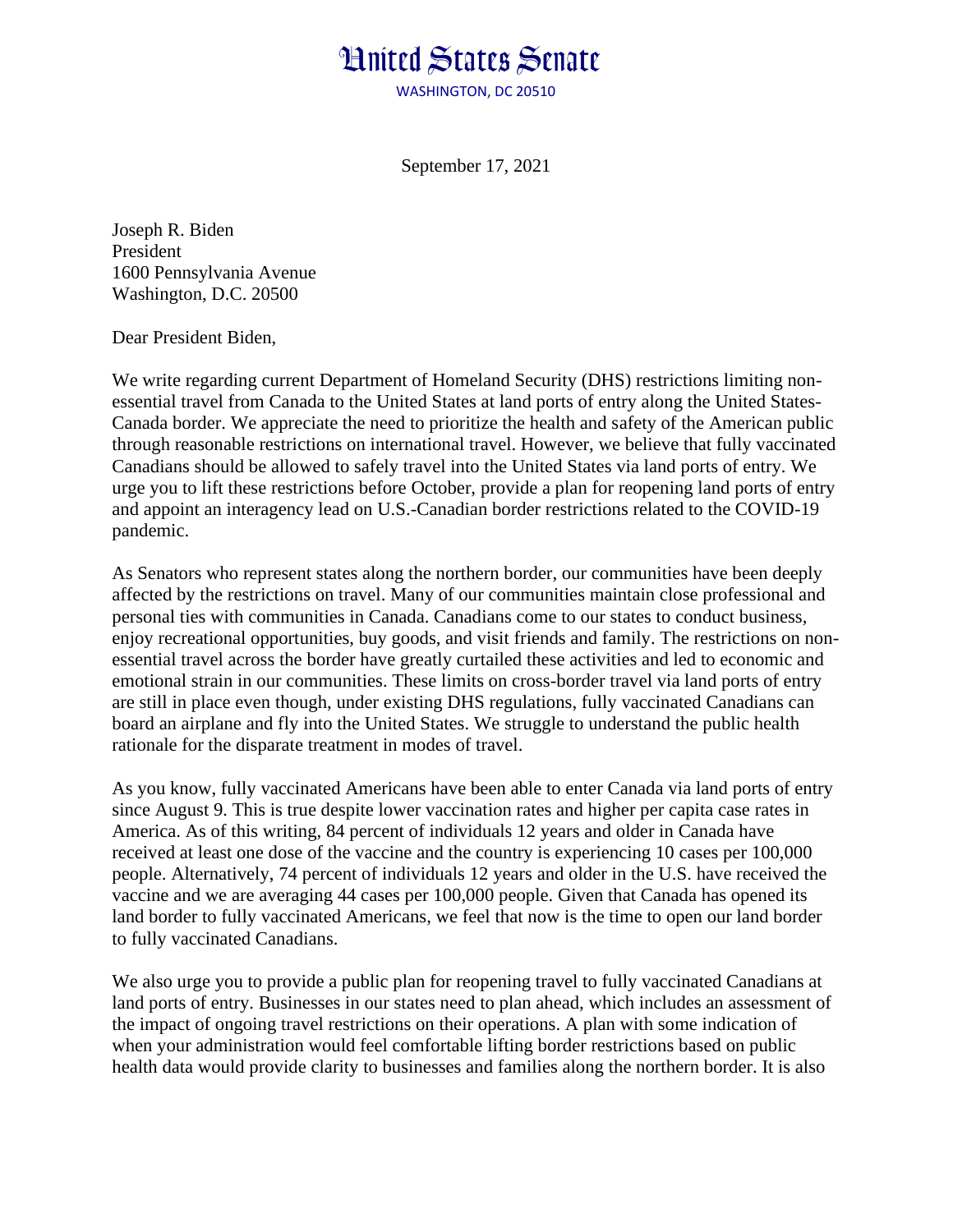necessary to ensure that DHS personnel at land ports of entry in our states are ready to reopen to fully vaccinated Canadians as soon as the restrictions are lifted.

Finally, we ask that you designate an interagency lead responsible for monitoring and eventually lifting non-essential travel restrictions. We understand that decisions relative to restrictions on travel at the border necessarily involve multiple federal agencies and executive branch personnel. We also appreciate the efforts of the administration's COVID-19 task force to process and evaluate the public health data and other information they receive from the various agencies. However, naming an interagency lead on non-essential travel restrictions would give this issue the attention it deserves and provide clarity to our offices and constituents. An interagency lead would facilitate discussions between the administration and our offices and ensure that we are able to effectively convey the concerns of our constituents as you evaluate the COVID-19 pandemic.

We know that vaccines work and provide the best opportunity to end this pandemic. We should recognize their efficacy and stop penalizing northern border communities by lifting the restrictions on non-essential travel for fully vaccinated Canadians. The COVID-19 pandemic has already taken a devastating economic and human toll on our country. Vaccines offer us the chance to mitigate and ultimately eliminate the spread of this virus. Allowing fully vaccinated Canadians to travel freely to our states and others would reflect the public health data which shows that vaccines work.

We appreciate your consideration and look forward to continuing our work with you on this issue.

 $\overline{\phantom{a}}$  , and the contract of the contract of the contract of the contract of the contract of the contract of the contract of the contract of the contract of the contract of the contract of the contract of the contrac

 $\overline{\phantom{a}}$  , and the contract of the contract of the contract of the contract of the contract of the contract of the contract of the contract of the contract of the contract of the contract of the contract of the contrac

Sincerely,

Jeanne Stakeen

August Ding, f.

Angus S. King Jr. Jon Tester

Maggie Haman

Jeanne Shaheen Margaret Wood Hassan United States Senator United States Senator

for That

United States Senator United States Senator